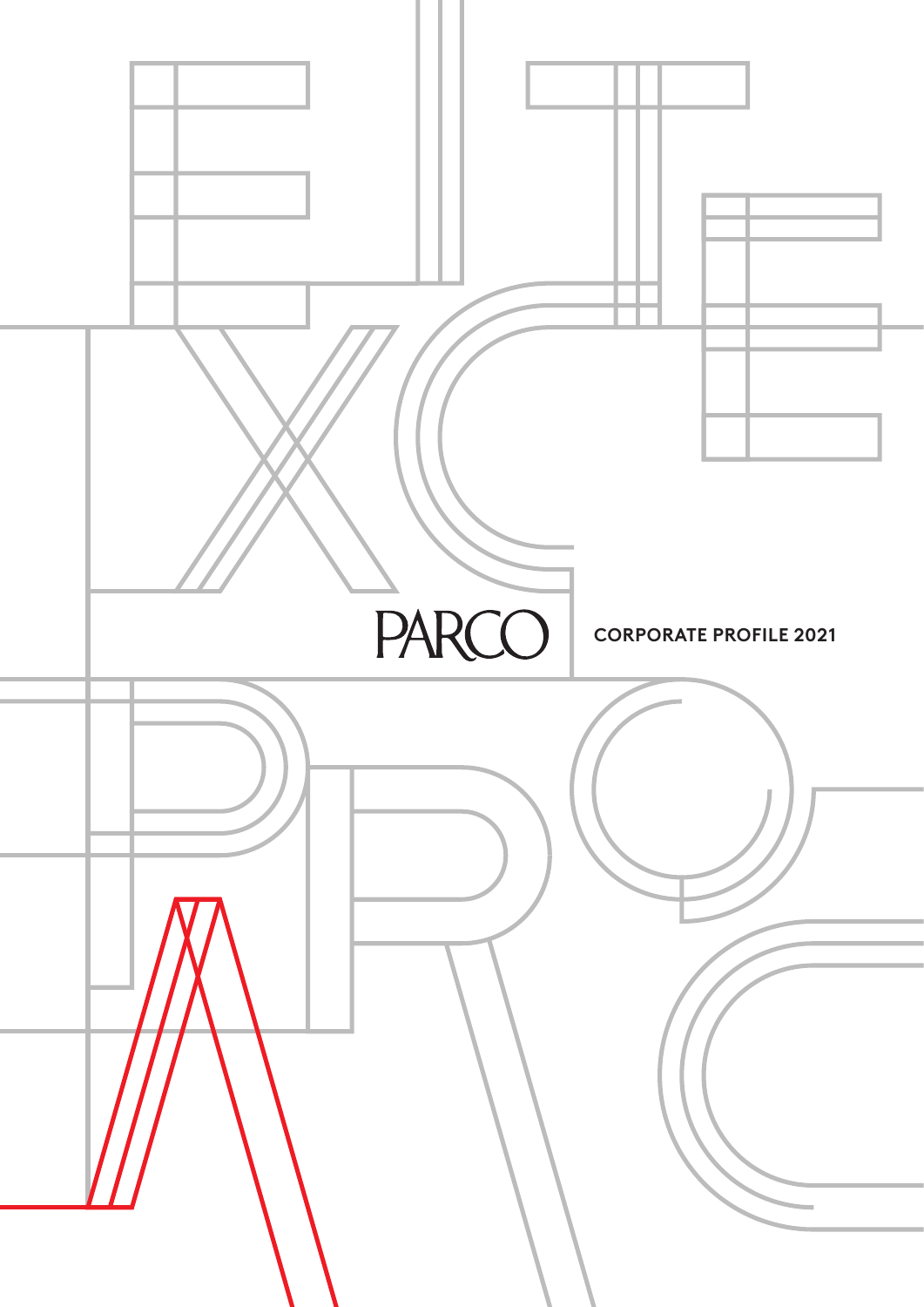# **VISION**

### Excite Design Create

# **PURPOSE**

### To Change the World with Sensibility

**Fashion, theater, film, literature, music, art. We have long expressed through culture the beauty of living and the splendor of being free. And we have constantly explored the potential of the imagination to fashion the future.**

**Sharing excitement in tune with the times. Drawing and designing with belief in sensibility. Creating, with the focus on people, place, and connection. To change the world with excitement beyond imagining this is our new vision for the future.**

**We will join with the next generation to forge a new era by connecting together diverse individualities and sensibilities driven by the imagination and passion of individuals. With sensibility, we will change the world.**

PARCO CO., LTD. **PARCO CO., LTD.**



#### Cover Design

A number of lines connecting together create the letters in PARCO and the three words of our Vision: Excite, Design, and Create. The lines represent diverse individualities, sensibilities, and partners, and they connect in various forms to express the creation of PARCO itself.

#### **CONTENTS**

- 1 MESSAGE
- 2 Positioning of Medium-term Business Plan (FY2021-2023)
- 3 Overall Policy of Medium-term Business Plan (FY2021-2023)
- 4 PARCO Shopping Complex Business
- 10 Digital Strategy
- 11 Development Business
- 14 Content Business
- 16 Sustainability
- 20 About PARCO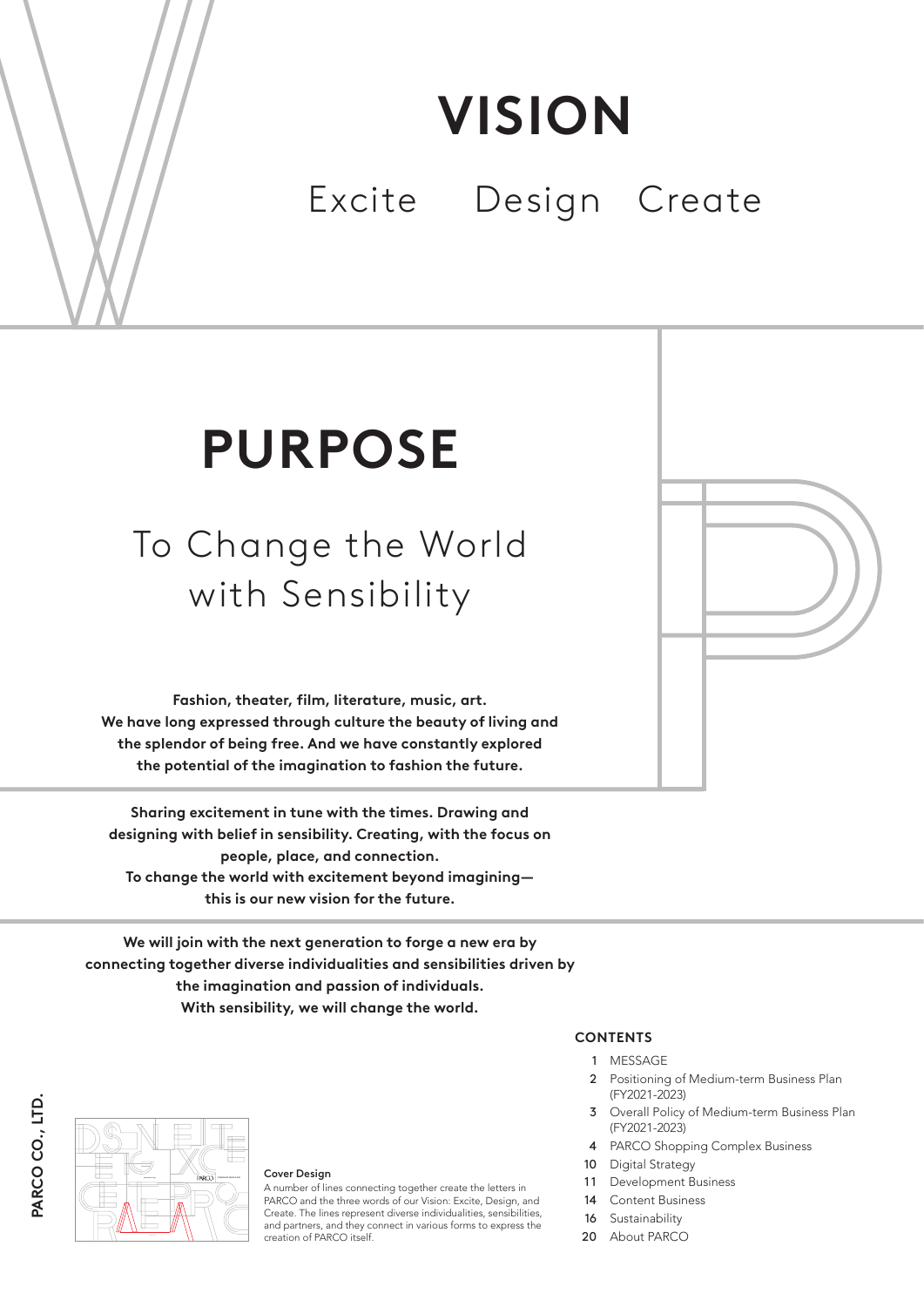## **MESSAGE**

Kozo Malayama

KOZO MAKIYAMA Representative Director, President and Executive Officer

The PARCO Group has long expressed independentminded lifestyles and the beauty of diversity through fashion, culture, and art. Discovering new possibilities in boundless imagination with a sense of the future has been our constant pursuit.

The world now, and Japan, and the PARCO Group, are undergoing great change.

PARCO has to this point focused on Incubation, Urban Revitalization, and Trends Communication as its major roles in society. For our next stage, we have dynamically refashioned these three axes to put forward a new Vision: Excite, Design, and Create. Based on a sensitive reading of the times, we will spearhead a group that creates to transcend the ordinary, generate excitement, and change the world.

We have also defined a new Purpose: To Change the World with Sensibility. In this coming age of DX\* and sustainability, when what is essential will come into focus, the driving force for the Group to be needed by society and for expressing PARCO's trademark edginess will be the sensibility, imagination, passion, and adventurous spirit of each and every employee. I firmly believe that individuals thinking independently is the energy that generates innovation, and that the sensibilities of individuals can change the world and bring about a new era.

We will connect diverse individualities and sensibilities for the future and propose sustainable lifestyles with the next generation to create the trends to come. \* DX: Digital Transformation

July 2021

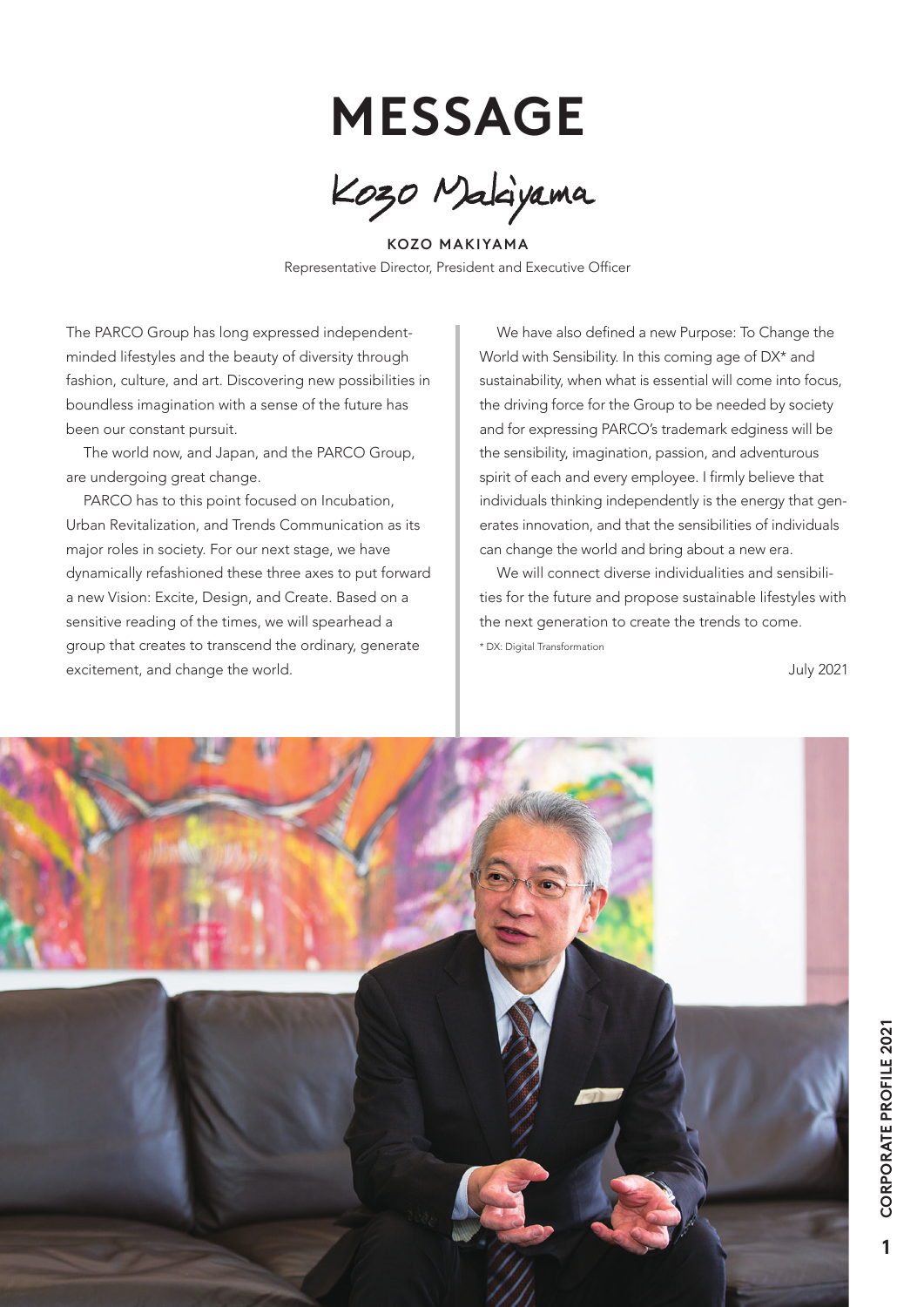# **PARCO Medium-term Business Plan (FY2021-2023)**

### **Positioning of Medium-term Business Plan (FY2021-2023)**

The PARCO Group has defined a new Vision and Purpose and put forward a new ideal for PARCO in 2030. Backcasting from this ideal, we established our Medium-term Business Plan (FY2021-2023) with the aim of restoring profit to FY2019 levels over the plan's three years. We will work under the plan to build the foundation for renewed growth. The plan also establishes a 2030 outlook for each of our business domains, which we will work toward while reforming and creating business models that utilize digital in pursuit of sustainable growth.

#### **Ideal PARCO for 2030**

Deeply connect people with communities, co-create with diverse partners, and provide unique experiences and emotional riches



#### **2030 Outlook for Business Domains**

| <b>PARCO Shopping</b><br><b>Complex Business</b> | <b>Establish a uniquely dominant presence by evolving PARCO's longstanding</b><br>competitive advantage and creating new value (= rebranding) |
|--------------------------------------------------|-----------------------------------------------------------------------------------------------------------------------------------------------|
| <b>Digital Strategy</b>                          | Maximize experience value in real and digital and create unique value                                                                         |
| <b>Development Business</b>                      | Aim to be an urban lifestyle developer to propose diverse urban lifestyles<br>and create appealing communities                                |
| <b>Content Business</b>                          | Develop and expand SDGs- and CSV-oriented content and<br>incorporate it into businesses to further increase brand value                       |